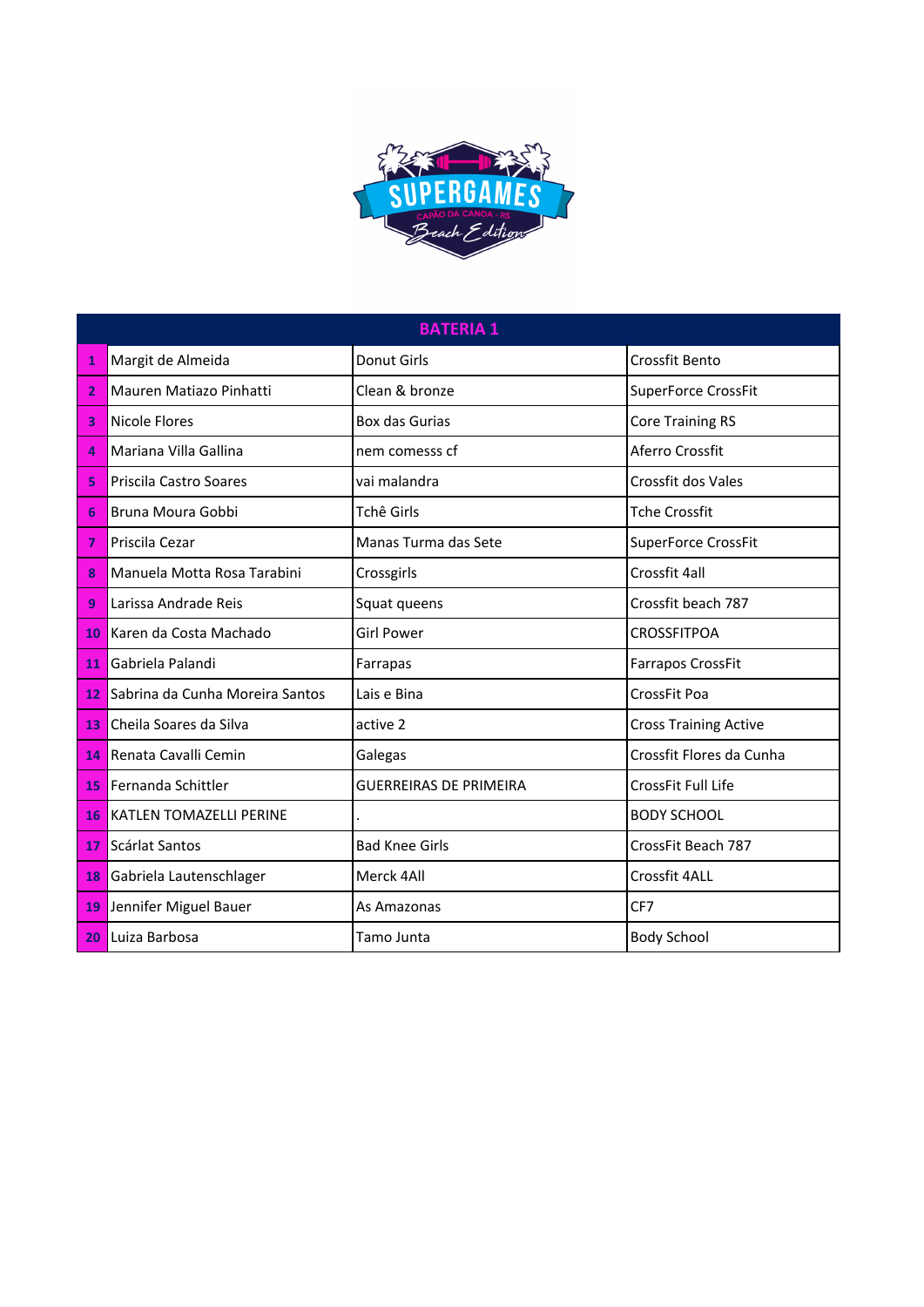

|                | <b>BATERIA 2</b>                |                        |                                   |  |
|----------------|---------------------------------|------------------------|-----------------------------------|--|
| 1              | Dionara Cristina Chiodelli      | <b>Velhas Virgens</b>  | Crossfit Full Life                |  |
| 2              | Sabrina Boff                    | Sereias do wod         | Crossfit beach 787                |  |
| 3              | Cristiane quadros               | <b>Beach Dóttirs</b>   | CrossFit Beach 787                |  |
| $\overline{a}$ | Bruna Luiza Friedrich           | <b>CTSUL</b>           | <b>CTSUL</b>                      |  |
| 5              | Daiana Gonçalves                | Tai Fit                | <b>Body Life</b>                  |  |
| 6              | Laura Junqueira Braga Rodrigues | Laçadoidas             | Crossfit Laçador                  |  |
| 7              | Caroline Rosa da Costa          | #oresultadotalegal     | Crossfit Full Life                |  |
| 8              | Michelle Reis Correa            | <b>Full Life Girls</b> | Crossfit Full Life                |  |
| 9              | Mara Borges Biasi               | <b>MARAJU</b>          | CrossFit Full Life                |  |
| 10             | Daiana Trentin                  | <b>Body School</b>     | <b>Body School</b>                |  |
| 11             | Luiza Souza da Motta            | Hulk's Bunkers         | CT Bunker 1194                    |  |
| 12             | Jéssica Pereira Rostirolla      | #crazybunkers          | Bunker 1194                       |  |
| 13             | Tatiane de Souza Rodrigues      | Luguets                | Lugo CT                           |  |
| 14             | Tainara lima constantino        | Sparta                 | Sparta55Brasil                    |  |
| 15             | Graziela Cardoso                | <b>Little Bunkers</b>  | Bunker 1194                       |  |
| 16             | Gabriela Florisbal              | Capivaras              | <b>Crossfit Brotherhood</b>       |  |
| 17             | Suellen Ramos                   | <b>VMDLOWIN</b>        | <b>Owin Training</b>              |  |
| 18             | Natali Stella Pezzi             | Crossblonds            | Crossfit Red Java e Tchê Crossfit |  |
| 19             | Mariana Hess Coracini           | Princess               | Crossfitbeach 787                 |  |
| 20             | Helena Agra                     | <b>Nest Girls</b>      | <b>Nest Crossfit</b>              |  |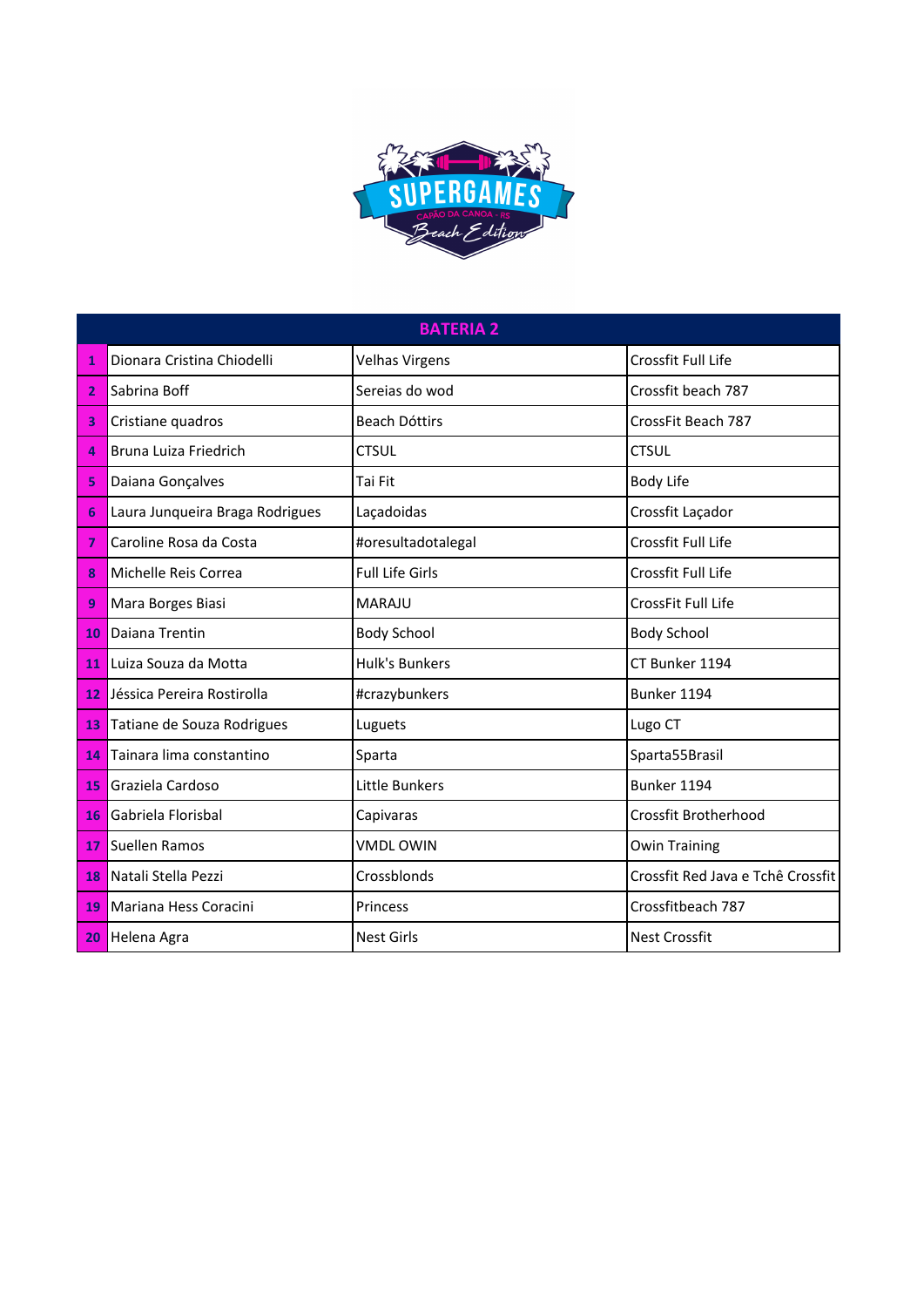

|    | <b>BATERIA 3</b>             |                         |                             |  |  |
|----|------------------------------|-------------------------|-----------------------------|--|--|
| 1  | Denise Coimbra               | Eau de Parfum           | 303 WOD                     |  |  |
| 2  | <b>ELISANGELA LAGUE</b>      | #GURIASDOBOX            | <b>CROSSFITBROTHERHOOD</b>  |  |  |
| 3  | Patricia Fighera             | Papa Búfalos            | <b>Crossfit dos Vales</b>   |  |  |
| 4  | Emília Borges Cardoso        | The Buenas              | <b>Body School</b>          |  |  |
| 5  | Bruna Ortolan Wollmann       | As monstrinhas          | Lugo CT                     |  |  |
| 6  | Raquel Diniz                 | <b>Squat Machines</b>   | CrossFit Beach 787          |  |  |
| 7  | Marroara Camargo Boeira      | Lisi e Marro BS         | BodySchool                  |  |  |
| 8  | Priscila kayser              | Eike dupla              | Crossfit Novo Hamburgo      |  |  |
| 9  | Isadora de Albuquerque Rosso | Lugo CT                 | Lugo CT                     |  |  |
| 10 | carla simone roso            | C&S-Body School         | <b>Body School</b>          |  |  |
| 11 | Marusia Baú                  | CFSR girls team         | <b>CFSR</b>                 |  |  |
| 12 | Jaine Mewius                 | <b>BODY SCHOOL</b>      | <b>BODY SCHOOL</b>          |  |  |
| 13 | Vitória Biolo                | <b>Team Minions</b>     | <b>Super Force Crossfit</b> |  |  |
| 14 | Nathalie Soares Capra        | Stark 4ALL              | Crossfit 4ALL               |  |  |
| 15 | Bruna da Silva               | <b>Team Lorak</b>       | <b>CROSSFIT LORAK</b>       |  |  |
| 16 | Amarílis Lorenzato           | Box das Gurias          | <b>Core Training</b>        |  |  |
| 17 | <b>Esther Zanelatto</b>      | Rezpir                  | Rezpir Crossfit             |  |  |
| 18 | Fernanda Voitikoski          | <b>Team Brotherhood</b> | Crossfit Brotherhood        |  |  |
| 19 | Isabele Silva Lemos          | Rainhas do Litoral      | <b>Bravos Gym</b>           |  |  |
| 20 | Kaila Stedile Grisa          | Tati & Ka               | Crossfit Flores da Cunha    |  |  |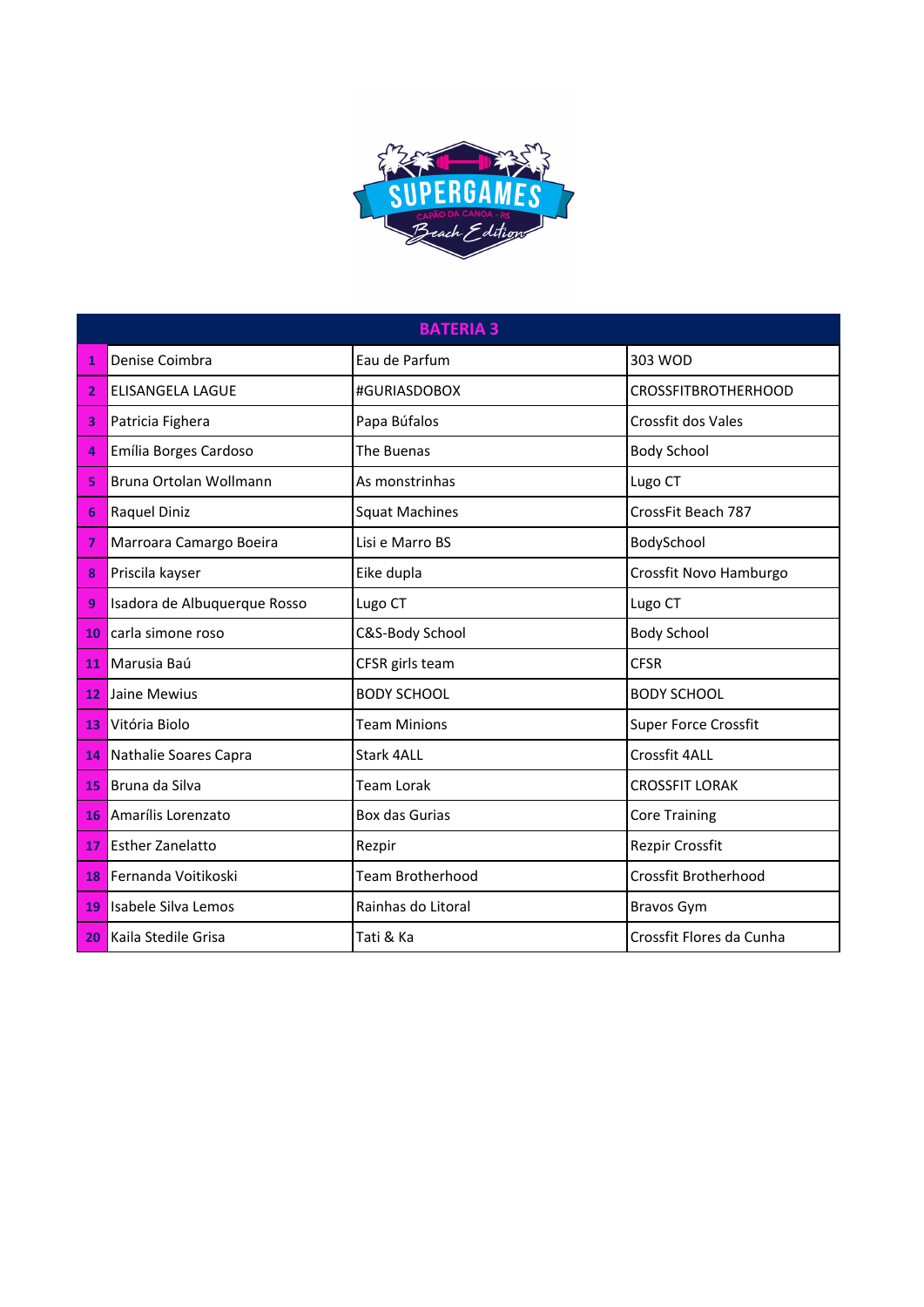

| <b>BATERIA 4</b> |                                  |                                |                              |
|------------------|----------------------------------|--------------------------------|------------------------------|
| 1                | Monica Dettoni                   | Nicolle e Mônica               | Crossfit Flores da Cunha     |
| 2                | Henrique Longhi                  | Não é habilidade, é vontade    | Crossfit Flores da Cunha     |
| 3                | Alessandro Ludiere Faiz          | <b>MESTRES DO KAMIKAZE</b>     | <b>Cross Training Active</b> |
| 4                | Alessandro Silva Adamczyk        | <b>ZYK Team</b>                | <b>Mundo Fitness</b>         |
| 5                | Augusto Jacques Lima             | Toddys                         | 303Wod                       |
| 6                | <b>Eduardo Vier Rauber</b>       | <b>The Surfers</b>             | Crossfit Beach 787           |
| 7                | Marcos vinicius pinto            | Unique                         | Unique                       |
| 8                | Zuhair Baja                      | Box dos Guris                  | Core training                |
| 9                | Edegar michel da silva           | Yeo                            | Coretrainingrs               |
| 10               | <b>Elvis Bitscke</b>             | <b>Bud e Weiser</b>            | CrossFit Brotherhood         |
| 11               | Wilson Alexandre Eger            | active 1                       | <b>Cross Training Active</b> |
| 12               | <b>Uilian Schultz Pires</b>      | Orc Black                      | Crossfit Beach 787           |
| 13               | <b>GUILHERME CORREA PELUFA</b>   | CF4ALL                         | Crossfit 4all                |
| 14               | Kaue Pereira Gidel               | <b>Bem Amil</b>                | Lugo CT                      |
| 15               | Andrey Eduardo Rodrigues         | FT Laçador                     | Crossfit Laçador             |
| 16               | <b>Renan Tharick Tusset</b>      | <b>CFSR TEAM</b>               | <b>CFSR</b>                  |
| 17               | Mauricio Cardoso da Silva Borges | Os caçadores do Snatch Perdido | <b>Super Force Crossfit</b>  |
| 18               | DÂngelo Castro                   | <b>Slow Motion</b>             | <b>Crossfit Full Live</b>    |
| 19               | Marcelo Kunrath Podesta          | <b>Nest Force</b>              | <b>Nest Crossfit</b>         |
| 20               | Bernardo Almeida Vargas          | <b>Body School</b>             | <b>Body School</b>           |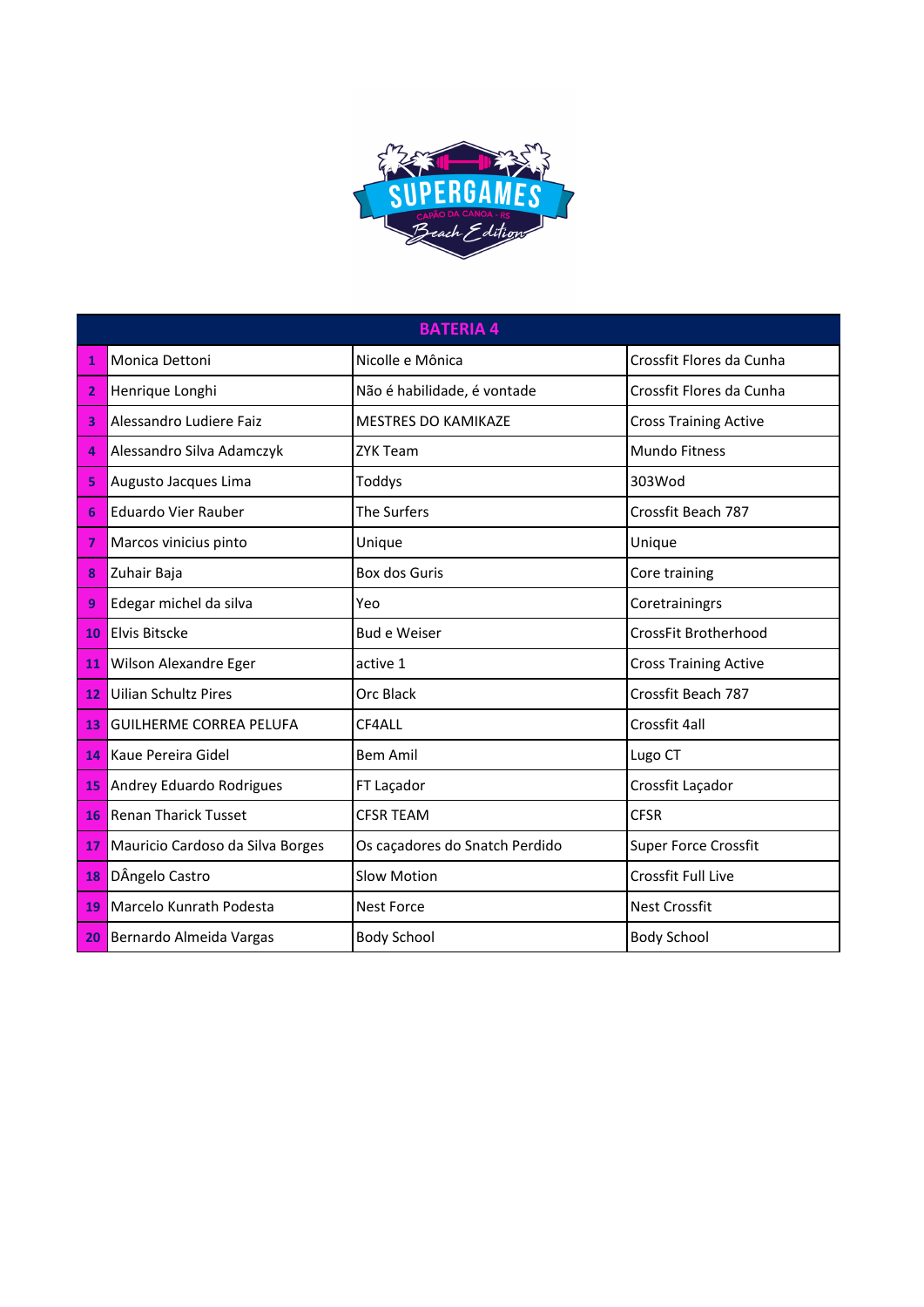

|                 | <b>BATERIA 5</b>               |                            |                           |  |
|-----------------|--------------------------------|----------------------------|---------------------------|--|
| 1               | Mauricio Soldera Grando        | <b>Team Coxei</b>          | <b>Crossfit Taura</b>     |  |
| $\overline{2}$  | Guilherme Rocha                | Cebinho Team               | <b>Full Life</b>          |  |
| 3               | <b>Teilor Braz dos Santos</b>  | <b>Bitoquinha Barbecue</b> | <b>Tche Crossfit</b>      |  |
| 4               | Diogo Schmitz Padilha          | Álvaro e Diogo             | <b>Body School</b>        |  |
| 5               | Matheus Bazei Benetti          | LOMA                       | <b>Body School</b>        |  |
| 6               | Saimon Hermes                  | <b>Buffalo's Team</b>      | <b>CrossFit Dos Vales</b> |  |
| 7               | <b>Guilherme Nunes Jacques</b> | O Cara e o Coroa           | CrossFit 95700            |  |
| 8               | Michael Miguel Do Val Da Silva | <b>TEAM IMORTAL</b>        | Ct Bunker 1194            |  |
| 9               | <b>Eduardo Guerim</b>          | Breja Bunker               | CT Bunker 1194            |  |
|                 | 10 Eduardo Gaviraghi           | CrossFit Farroupilha       | CrossFit Farroupilha      |  |
| 11              | <b>Hiago Santos</b>            | 30burpee                   | <b>Bravos Gym</b>         |  |
| 12              | Paulo cardoso                  | P1P2                       | Body school               |  |
| 13              | <b>Vagner Seerig</b>           | Sinixxxtros                | CrossFit Beach 787        |  |
| 14              | Douglas Costa de Almeida       | <b>Monster Bunkers</b>     | Bunker 1194               |  |
| 15              | <b>Gabriel Brum</b>            | <b>TEAM SUPERATIO</b>      | CrossFit dos Vales        |  |
| 16              | Nain Arsego Correa             | Rio da antas e Burati      | Crossfit 95700            |  |
| 17 <sup>1</sup> | <b>Taylor Reus</b>             | Team Bunker 1              | CT Bunker1194             |  |
| 18              | <b>Wendel Castilhos</b>        | Tchêacadela                | Tchê crossfit             |  |
| 19              | <b>Thauan Minetto</b>          | <b>BrotherRoots</b>        | Crossfit Brotherhood      |  |
| 20              | Cássio Gasparin                | K21                        | <b>Body School</b>        |  |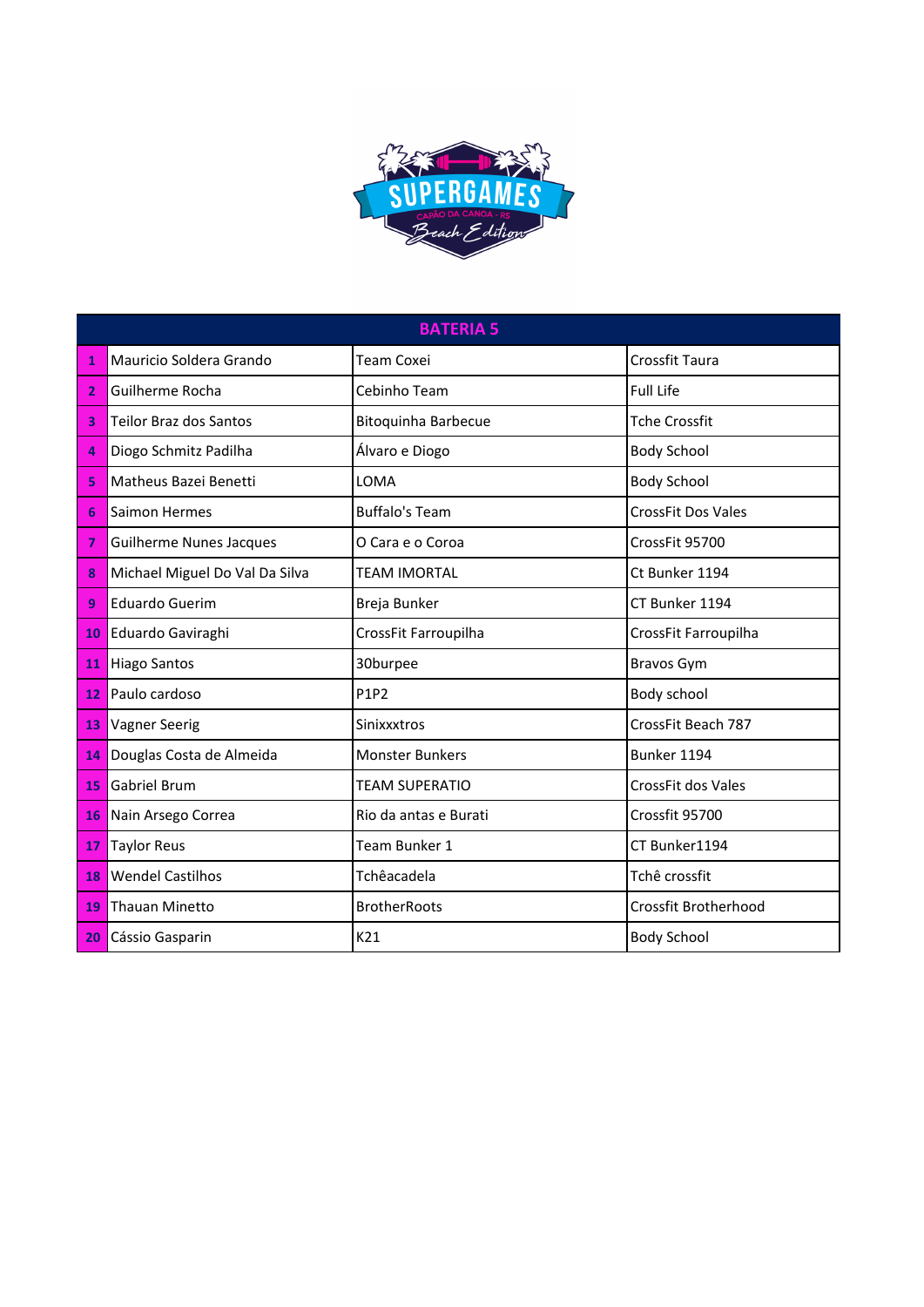

|                | <b>BATERIA 6</b>                  |                                             |                             |  |
|----------------|-----------------------------------|---------------------------------------------|-----------------------------|--|
| 1              | Felipe Wolf Bona                  | Ohana Owin                                  | <b>Owin Traning</b>         |  |
| $\overline{2}$ | Marco Aurélio Mambrini dos Santos | São Marcos CrossFit 2                       | São Marcos CrossFit         |  |
| 3              | <b>Aecio Flores</b>               | Po & Shifu                                  | <b>Core Training RS</b>     |  |
| 4              | <b>Gustavo Tegner</b>             | <b>Team Bolt</b>                            | Crossfit Caxias do Sul      |  |
| 5              | <b>Bruno Bertotto</b>             | Quase RX                                    | <b>Super Force Crossfit</b> |  |
| 6              | Athos Silva                       | 787                                         | Crossfit Beach 787          |  |
| 7              | Cláudio Zanoni Rocha              | <b>GCCOMANDOS</b>                           | <b>GCCOMANDOS</b>           |  |
| 8              | Rodrigo Camargo Cartana           | Santíssimo                                  | Santo Forte Cross CT        |  |
| 9              | Nicholas Roessler                 |                                             | Arzo One                    |  |
| 10             | Rafael Schirmer                   | <b>CFSR</b>                                 | <b>CFSR</b>                 |  |
| 11             | Lucas Dezordi                     | João e Lucas                                | <b>Body School</b>          |  |
| 12             | <b>THIAGO AGUIRRE</b>             | <b>SUPER SCALE'S</b>                        | <b>Core Training RS</b>     |  |
| 13             | Jerônimo Peres Ramos              | The Beginners                               | CrossFit Beach 787          |  |
| 14             | Leonardo Meneghini de Oliveira    | Baywatch - S.O.S Curumim                    | Crossfit Flores da Cunha    |  |
| 15             | <b>Gustavo Fucks</b>              | Clark Kent & Lex Luthor - Liga da Injustiça | bodyschool                  |  |
| 16             | Gabriel Goldani                   | Caras Bacanas                               | Santo Forte CT              |  |
| 17             | Guilherme Gonçalves               | DoubleGuis                                  | Crossfitbeach 787           |  |
| 18             | Filipi Pacheco                    | Boca braba                                  | Cross CT Santo Forte        |  |
| 19             | Jonas Bordin                      | SÃO MARCOS I                                | São Marcos CrossFit         |  |
| 20             | Gustavo Tomasini                  | Gramado                                     | LifeStyle Training Club     |  |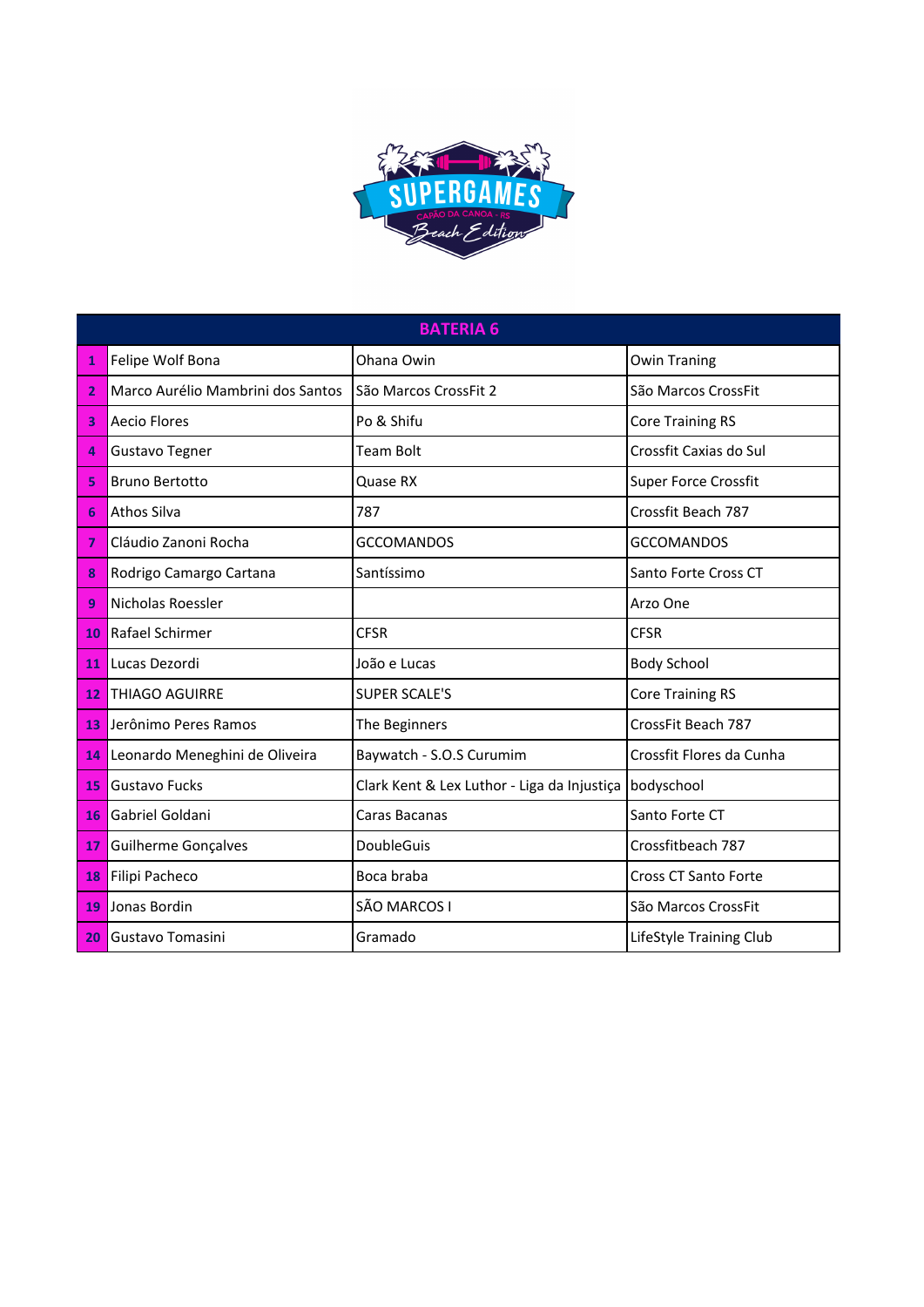

|                 | <b>BATERIA 7</b>                   |                                 |                             |  |  |
|-----------------|------------------------------------|---------------------------------|-----------------------------|--|--|
| 1               | <b>Filipe Panizzon</b>             | PLS Só Cárdio                   | Crossfit Flores da Cunha    |  |  |
| 2               | ROGER BERRIEL DA SILVA             | Campeche Beach Boys             | CF567                       |  |  |
| 3               | Yury Lugo                          | Vem Junto                       | Lugo CT                     |  |  |
| $\Delta$        | <b>Rafael Birro</b>                | Popolita                        | <b>Super Force Crossfit</b> |  |  |
| 5               | <b>Felipe Farias</b>               | Team nego véio                  | <b>Super Force Crossfit</b> |  |  |
| 6               | TEAM 17                            | TEAM 17                         | PAVILHÃO 17                 |  |  |
| 7               | Diogo de barros SOuza              | <b>Team Crossfit Caxias 2</b>   | crossfit caxias do sul      |  |  |
| 8               | <b>Vinicius Garcia</b>             | Team Sul-Bahia                  | Brotherhood / SuperForce    |  |  |
| 9               | Augusto Hassmann                   | Ceva e Pito                     | Crossfit Lajeado            |  |  |
| 10              | João Carlos Rodovalho Costa        | Tripé                           | Crossfit Novo Hamburgo      |  |  |
| 11 <sup>1</sup> | LUCAS PERGHER DA ROCHA             | Maruyti                         | Crossfit Farrapos           |  |  |
| 12 I            | Felipe Xavier de Macedo Silva      | Sarrada                         | <b>CT Rafael Merck</b>      |  |  |
| 13              | Jeferson Freitas Cardozo           | 2 filhos de Gamarra             | Crossfit Caxias do Sul      |  |  |
| 14              | Emerson Duaine Machado de Lima     | <b>Team Meteu</b>               | CF7                         |  |  |
| 15              | <b>William Neves</b>               | Double e Under                  | Superforce                  |  |  |
| 16              | Nicollas Pedro Costa               | Chiclete com Banana/Quem Sobrou | Crossfit Flores da Cunha    |  |  |
| 17              | Willian Vieira dos Santos          | Ferro na Boneca                 | Crossfit Iron Soldier       |  |  |
| 18              | Jeferson Carlos de Lima dos Santos | A gente tenta                   | CrossFit Poa                |  |  |
| 19              | Thomas Gabriel Irapuan Caldas      | Dupleto fantástico              | <b>KOI CT</b>               |  |  |
| 20              | Matheus Baldasso Araújo            | CTSul                           | <b>CTSul</b>                |  |  |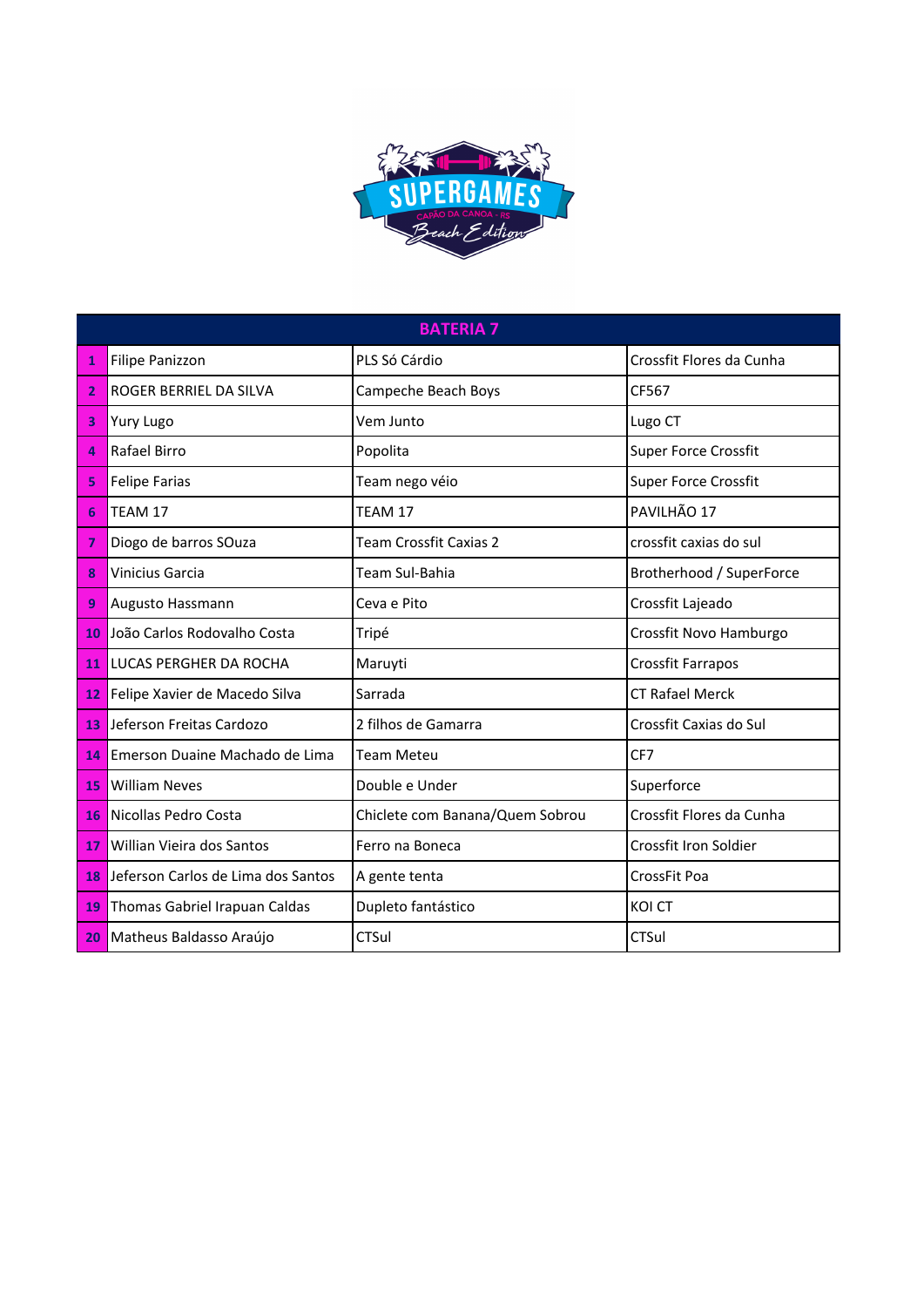

|                | <b>BATERIA 8</b>               |                                     |                                |  |
|----------------|--------------------------------|-------------------------------------|--------------------------------|--|
| 1              | João Kucera                    | <b>Kucera Brothers</b>              |                                |  |
| $\overline{2}$ | Andre Rosa                     | Gorilas da Horda                    | CT Horda                       |  |
| 3              | Vinicius Dalla Vechia          | Carajá Team                         | Crossfit Full Life             |  |
| 4              | jose luiz de jesus francisco   | Arzo na Tora!!!                     | Arzo One                       |  |
| 5              | Leonardo França                | Guerreiros                          | Crossfit Beach 787             |  |
| 6              | Carlos Alberto Viecili Goulart | Superforce one                      | Superforce                     |  |
| 7              | Henrique Alberton              | Los Magriños                        | CrossFit Brotherhood           |  |
| 8              | Diego Zanelatto                | Rezpir1                             | Rezpir                         |  |
| q              | Eduardo Mocellin da Silva      | Crossfit Farroupilha - Quase Master | Crossfit Farroupilha           |  |
| 10             | Juliano Furlanetto             | Wodnarios                           | Crossfit 95700 Bento Gonçalves |  |
| 11             | Jonatan Faria Vitor            | Core JM                             | <b>Core Training Rs</b>        |  |
| 12             | Marcelo Borges Almeida         | Lenhadores                          | Arzo One                       |  |
| 13             | Armando Fasolo Neto            | Here 4 beer                         | Crossfit95700/CrossfitBento    |  |
| 14             | Lucas Rosa Lima                | Double Chicken                      | <b>Bravos Gym</b>              |  |
| 15             | Vitor Brandão                  | Shimmy Shimmy Yay                   | <b>Core Training</b>           |  |
| 16             | Pablo Assis Almeida Fraga      | Vovô & Garoto                       | Bravos gym                     |  |
| 17             | Marcos A. R. de Moraes         | <b>HORDA TEAM</b>                   | <b>CT HORDA</b>                |  |
| 18             | Gabriel Lague Ferreira         | Fugueta e Mete o Pé                 | <b>Crossfit Brotherhood</b>    |  |
| 19             | Gustavo da Silva Eckermann     | <b>Team Ganei</b>                   | Crossfit Beach 787             |  |
| 20             | Hiago Del Pino Rolim           | Colono's Team                       | <b>Body School</b>             |  |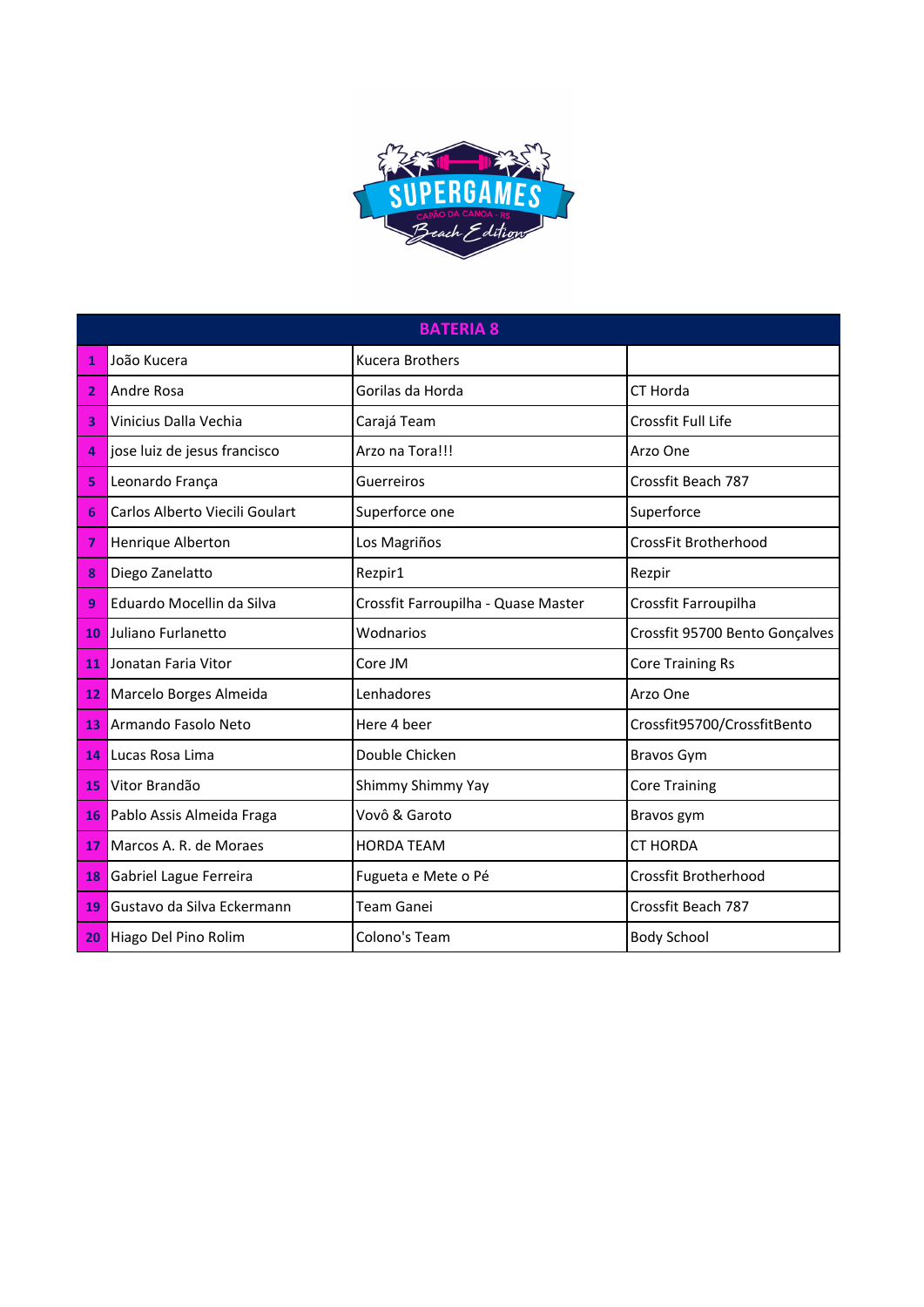

|    | <b>BATERIA 9</b>                  |                                      |                             |  |
|----|-----------------------------------|--------------------------------------|-----------------------------|--|
| 1  | Paulo Hanel Junior                | JP                                   | <b>Body School</b>          |  |
| 2  | Joao Antonio de Oliveira Carvalho | Fronning & Fraser vs Supergamesbeach | <b>CROSSFIT BEACH 787</b>   |  |
| 3  | Eucleson Sousa                    | Irmandade                            | Brotherhood                 |  |
| 4  | Luiz Guilherme Simm               | Só tô pelo nordestão                 | Crossfit Flores da Cunha    |  |
| 5  | Thiago Henrique Bem               | Quase o Froning                      | <b>Crossfit Bento</b>       |  |
| 6  | Cesar Wagner                      | 2W                                   | Superforce                  |  |
| 7  | John Wanzer                       | Team No Rep - The Brothers           | Crossfit Taura              |  |
| 8  | <b>Patrick Cemin</b>              | Tomara que não tenha FireMan         | CrossFit Flores da Cunha    |  |
| 9  | Gustavo Abel Cunha                | Guerreiros da praia                  | Crossfitbeach 787           |  |
| 10 | <b>Everson Barros Vieira</b>      | <b>SUPER MASTER</b>                  | <b>Super Force Crossfit</b> |  |
| 11 | Eduardo G. Travi                  | Irmãos Metralha                      | Rezpir                      |  |
| 12 | Rafael Avallone                   | Arzo Hermanos                        | Crossfit Arzo One           |  |
|    | 13 Rafael Romagna                 | Blood, Sweet and Beers               | Crossfit Bento              |  |
| 14 | <b>Jones Paviani</b>              | Squat Clean                          | Crossfit Farroupilha        |  |
| 15 | Alexandre Marchini                | <b>Mutantes</b>                      | <b>Crossfit Mutantes</b>    |  |
| 16 | Elso Garcia                       | <b>Super Core</b>                    | Super Force Crossfit        |  |
| 17 | <b>Renato Horota</b>              | Clean e Jerk                         | <b>Core Training RS</b>     |  |
| 18 | Fábio Fichtner                    | Escravos do Corpo                    | <b>CT Rafael Merck</b>      |  |
| 19 | Juliana prux                      | Team baby                            | Aferro crossfit             |  |
|    | 20 Manuela Carvalho               | <b>Super Teens</b>                   | <b>Super Force Crossfit</b> |  |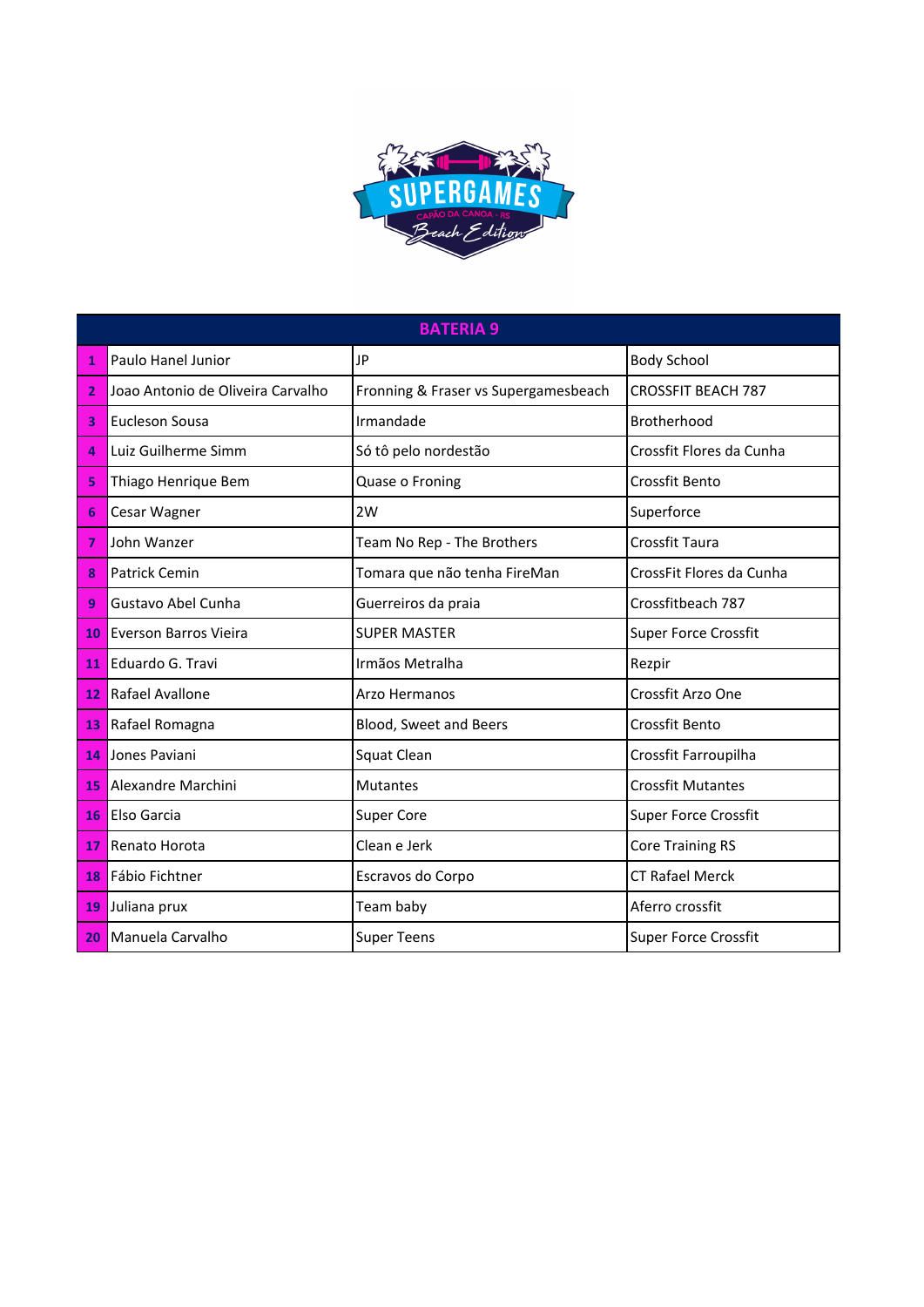

|    | <b>BATERIA 10</b>              |                                  |                             |  |  |
|----|--------------------------------|----------------------------------|-----------------------------|--|--|
| 1  | Luiz Otávio Roxo               | Casal do Wod                     | Crossfit Caxias do Sul      |  |  |
| 2  | Ana Claudia                    | <b>ASTROS E CZMTEAM</b>          | Crossfit ventus             |  |  |
| 3  | Daniel Pereira Neves           | Astros Laguna                    | <b>CrossFit Astros</b>      |  |  |
| 4  | Paulo Fernando Viaro da Silva  | Turma das Sete                   | <b>Super Force Crossfit</b> |  |  |
| 5  | Gabriela Bergmann              | Pq sim                           | 303wod                      |  |  |
| 6  | <b>Ricardo Pfeifer</b>         | Timão e Pumba                    | <b>CrossFit Canoas</b>      |  |  |
| 7  | Andressa Mattei                | Sistema bruto                    |                             |  |  |
| 8  | Lais Rauber Grehs              | <b>CTSUL</b>                     | <b>CTSUL</b>                |  |  |
| 9  | Eduardo Sousa                  | CrossFit 4all one                | Crossfit 4ALL               |  |  |
| 10 | Tanan batista Arnhold          | Invictus                         | <b>CrossFit Dos Vales</b>   |  |  |
| 11 | Daiana Teresinha Barth         | Dead e lift                      | <b>Crossfit Bento</b>       |  |  |
|    | 12 Leidy Indicatti             | Tchê Puxa!                       | Tchê Crossfit               |  |  |
| 13 | Amanda Correa                  | Panga e Ré                       | <b>Crossfit Bento</b>       |  |  |
| 14 | Pedro Augusto Monte dos Santos | Sem limites                      | Lugo CT                     |  |  |
| 15 | Claudio Fernando Goldman       | Ela CT UNIQUE Ele Super Force    | Super Force/ CT Unique      |  |  |
| 16 | Talita Tiecher                 | <b>Team Brother Tora</b>         | <b>Crossfit Brotherhood</b> |  |  |
| 17 | Sarah Beltrame                 | Sarah e Moisés - Nem Jesus Salva | <b>CT Unique</b>            |  |  |
| 18 | <b>Glauco Thomas Costa</b>     | Terceira Tentativa               |                             |  |  |
| 19 | Carolina Wagner                | SuperSkull                       | <b>Super Force Crossfit</b> |  |  |
| 20 | Vitor Hugo                     | Duploveja                        | 303 Wod                     |  |  |